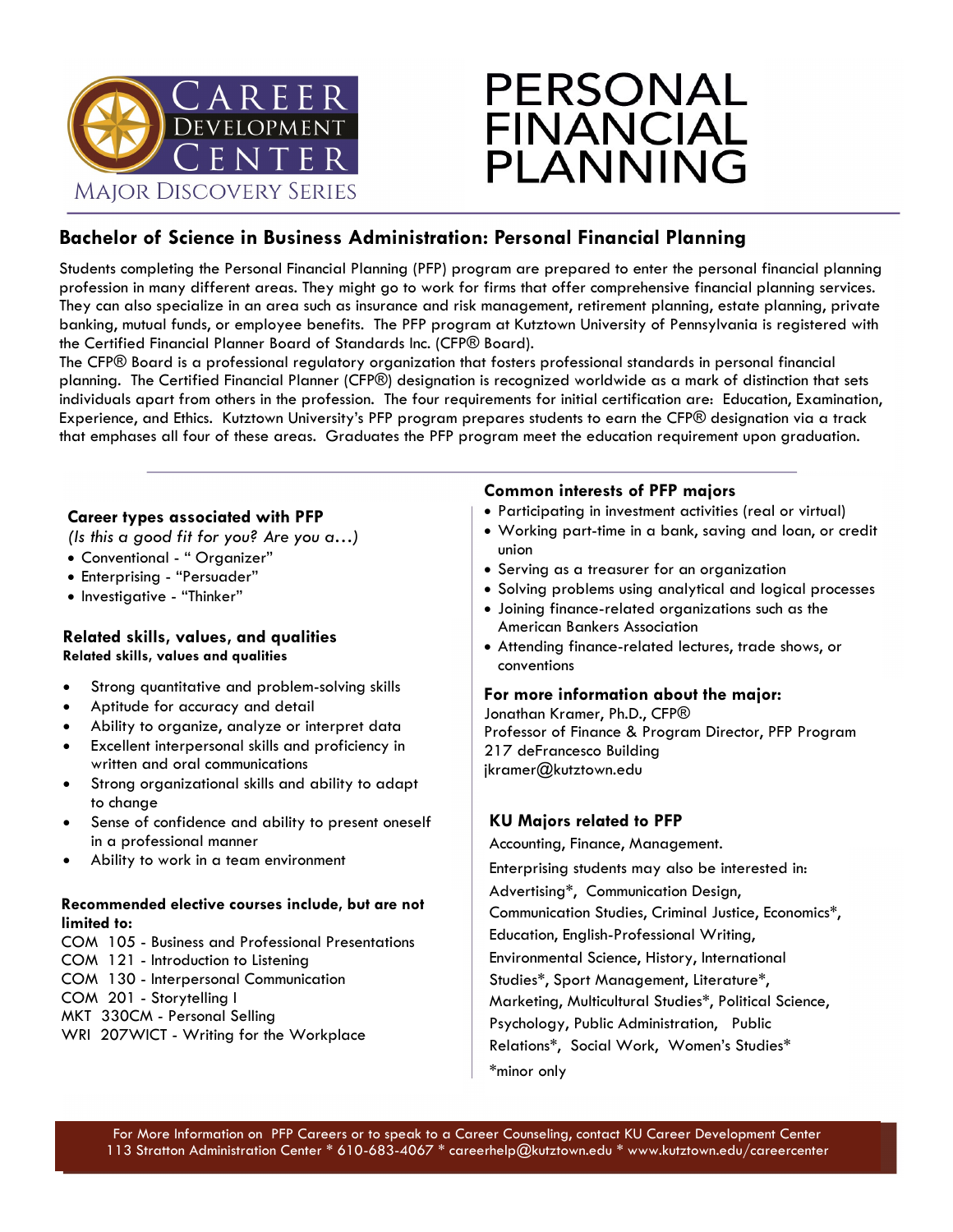# FOUR STEPS **TO SUCCESS**

EXPLORE >

# 1<sup>ST</sup> YEAR

- Enroll in the Career Exploration Certificate.
- Attend info sessions to learn about career development and personal branding.
- Take a career assessment to identify and confirm interests.
- Get involved in campus clubs and organizations.
- Develop basic workplace skills through jobs or volunteer work.
- Talk with professors, family, and friends about career ideas.
- Conduct informational interviews with professionals working in fields of interest.
- Develop a relationship with your professors and faculty advisor.
- Meet with CDC career coach.
- Attend info sessions to learn about resume writing, and externships.
- Confirm your choice of major and consider options for double major or minor.
- Research careers of interest.
- Complete a job shadowing (externship) experience.
- Seek meaningful employment or volunteer work in a field related to your major.
- Explore options for undergraduate research and study abroad.
- Write a resume and have it reviewed by the CDC.
- Manage your online presence.

#### $3<sup>RD</sup>$ YEAR

- Enroll in the Career Success Certificate.
- Complete an internship and/or undergraduate research.
- Attend info sessions about internships, interviewing, job search strategies, and grad school.
- Build a LinkedIn profile and continue to monitor your online presence.
- Complete a mock interview.
- Build skills through research projects, part-time employment, and volunteer work.
- Participate in employer panels, site visits & networking events.
- Attend internship & job fairs.
- Take on a leadership role in a student organization or work.
- Consider graduate school options and prepare for admissions tests.

# 4<sup>TH</sup> YEAR

- Attend your Senior Kick-off and other info sessions to prepare for job search/grad school.
- Update your resume and LinkedIn profile.
- Create cover letter drafts.
- Gain experience through internships and/or undergraduate research.
- Secure references for job/grad school applications.
- Create your "30 second" commercial/elevator pitch.
- Meet with CDC to develop job search strategies.
- Research employers.
- Network with professionals through events and social media.
- Join a professional organization in your discipline.
- Attend the senior etiquette luncheon or dinner.
- Participate in job fairs and on-campus interviewing.

## **Sample Career Titles**

PFP majors can be found working in a wide variety of career fields. Here are just some career titles that may be of interest. Please note that some jobs may require further education and training. To learn more about these careers, visit http://online.onetcenter.org or www.bls.gov/oco

- **Account Executive**
- **Actuary**
- Appraiser/Assessor
- Audit Manager
- Bank Economist
- Bank Manager
- Budget Analyst
- Business Analyst
- Business Loan Administrator
- Business Manager
- Chief Executive Officer
- Chief Financial Officer
- Claim Adjuster/Examiner
- Commodities Trader
- Consumer Loan Officer
- **Controller**
- Credit Counselor
- Credit Manager
- **Estimator**
- **External Auditor**
- Financial Aid Officer
- **Finance Writer**
- Financial Analyst
- Financial Consultant
- Financial Planner
- Foreign Exchange Trader
- Government Official
- Industrial/Institutional Buyer
- Insurance Agent/Broker
- Internal Auditor
- International Banking Officer
- International Trade Specialist
- Investment Banker
- Market Research Analyst
- Mergers Manager
- Mutual Fund Manager
- Mutual Fund Trader
- Payroll Administrator
- Portfolio Analyst
- Property Manager
- Purchasing Agent
- **Rate Analyst**
- Real Estate Developer
- Sales Analyst
- Securities Analyst/Broker
- **Statistician**
- **Stockbroker**
- Systems Analyst
- **Treasurer**
- Treasury Management

DISCOVER EXPERIENCE MPLEMENT

# 2<sup>ND</sup> YEAR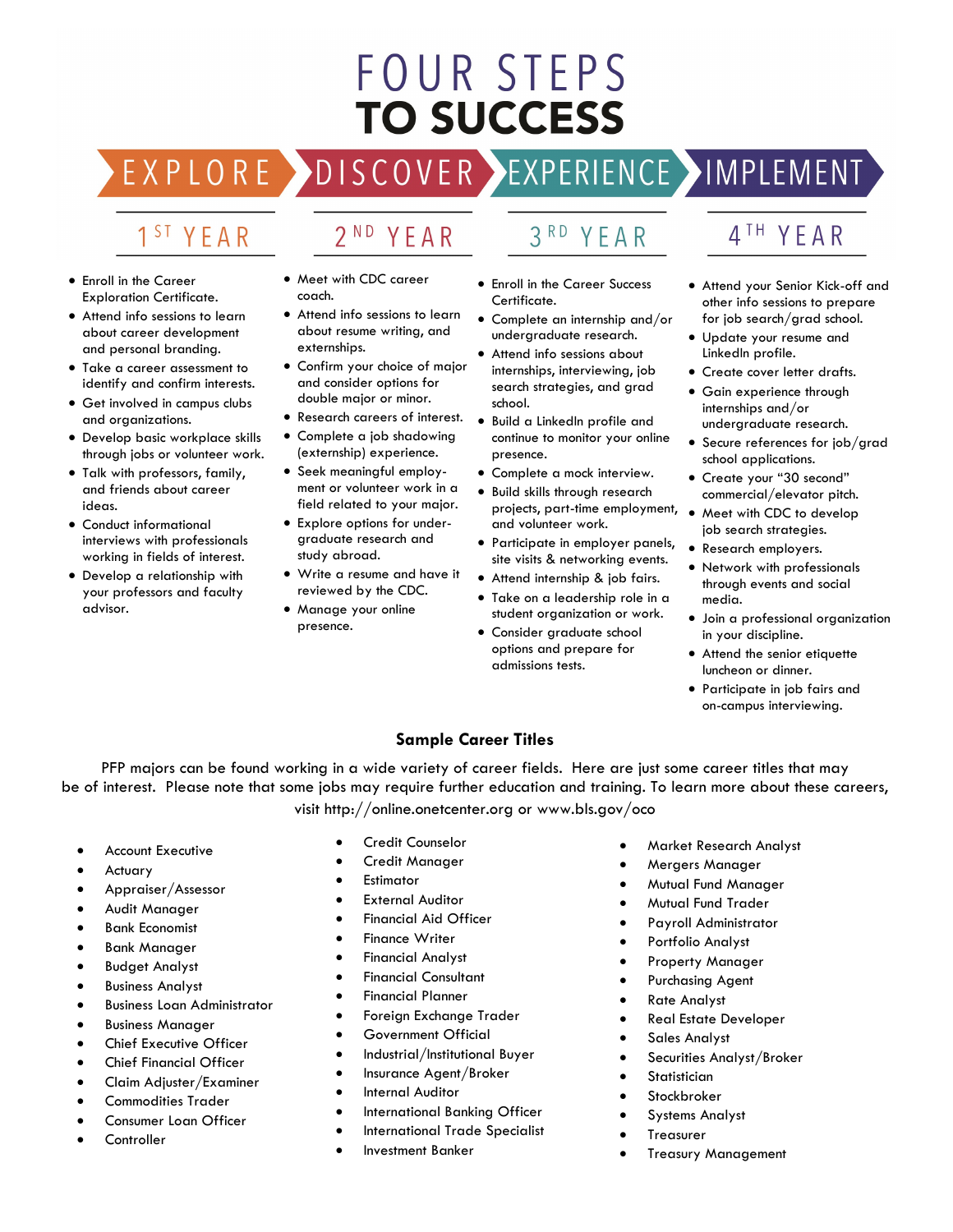#### **Common Internship Sites and Employers**

Personal Financial Planning majors often find internships and employment in the following industries:

- Accounting Firms
- Banks
- Business & Industry
- College/Universities
- Insurance Companies
- Non-profit organizations
- Private Practice
- State/Federal Government
- Stock Brokerages

 Handshake is the primary online resource Handshake is the primary online resource<br>**In and Shake** for preparing and connecting students and alumni with employers. www.kutztown.edu/handshake

## **Useful Websites for PFP Majors**

Whether you are researching related career fields, applying for internships or jobs, or planning to join a professional association, these websites are for you!

| Industry/Employment Information                                     | <b>Professional Associations</b>                                     | <b>Related Area Employers</b>                                                          |
|---------------------------------------------------------------------|----------------------------------------------------------------------|----------------------------------------------------------------------------------------|
| Career Bank<br>www.careerbank.com                                   | <b>American Bankers Association</b><br>www.aba.com                   | Charles Schwab & Co.<br><b>Haas Financial Group</b><br>MassMutual Greater Philadelphia |
| <b>Careers in Finance</b><br>www.careers-in-finance.com             | <b>American Finance Association</b><br>www.afajof.org                | Milestone Financial<br>Northwestern Mutual - Eastern PA<br>Thrivent                    |
| e-Financial Careers<br>www.efinancialcareers.com                    | <b>CFA</b> Institute<br>www.cfainstitute.org                         | <b>Travelers</b><br>Univest<br>Vanguard                                                |
| <b>Finance Major Tips</b><br>www.financemajortips.com               | <b>Financial Managers Association</b><br>www.fma.org                 | Wells Fargo                                                                            |
| <b>Financial Job Bank</b><br>www.financialjobbank.com               | The Risk Management Association<br>www.rmahq.org/RMA                 |                                                                                        |
| Linkedln Jobs<br>www.linkedin.com/jobs                              | <b>Financial Planning Association</b><br>www.fpanet.org              |                                                                                        |
| <b>CFP Board Career Center</b><br>https://www.cfp.net/career-center | <b>Certified Financial Planner Board</b><br>of Standards www.cfp.net |                                                                                        |